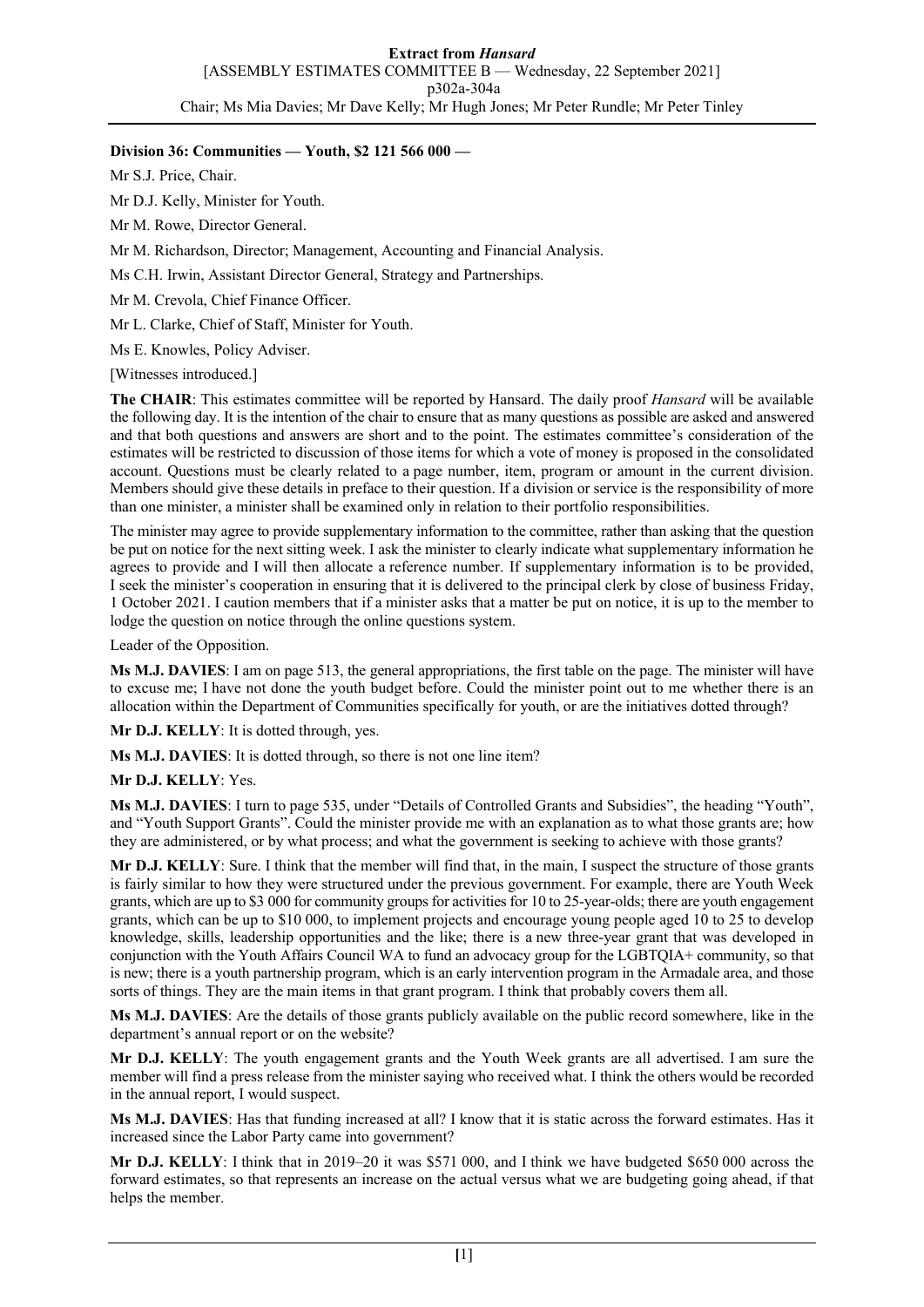**Ms M.J. DAVIES**: I was trying to see whether that global amount of \$650 000 that the department has budgeted has been static since 2017.

**Mr D.J. KELLY**: My understanding is that that grant category has remained fairly constant. The member will also be aware that there are areas such as grants to the scouts and the like and to the Ministerial Youth Advisory Council, which has been new money since we came into government.

**Mr H.T. JONES**: With regard to page 514 and the Ministerial Youth Advisory Council, I see that the youth advisory council has been allocated funding in this budget and the years going forward. Can the minister explain how the council will benefit young people in Western Australia?

**Mr D.J. KELLY**: The Ministerial Youth Advisory Council was an initiative of Peter Tinley when he was the minister. It is a great initiative. We have a bunch of about a dozen young people who give me advice on a whole range of issues. When that was initiated, people served in a voluntary capacity. We have now recognised that as a government board like any other, and so, for the first time, people now actually get renumerated. Given the enthusiasm and genuineness that those young people put into that work, it is only appropriate that they be paid. I point out, as has been mentioned already, that the \$120 000 in funding that is going to the Youth Pride Network for an advocacy group for members of that community came about because of the issues that they raised with me. Not only do they talk to me and give me advice on good things, but also they have delivered some real change. That Youth Pride Network project is now up and running and is already doing good work.

## [7.10 pm]

**Mr P.J. RUNDLE**: Paragraph 6.3 on page 516 of the budget papers refers to the \$3.4 million for Youth Futures WA to establish a new crisis accommodation facility. Can the minister tell me whether the location for this project has been identified?

**Mr D.J. KELLY**: That is being delivered through the youth-at-risk part of the Communities division, so it is not part of my portfolio responsibilities. Unfortunately, I cannot assist the member with that question.

**Ms M.J. DAVIES**: That goes back to my question earlier about how we are supposed to understand which part of this division the minister is responsible for, because obviously there are things relating to youth dotted throughout the budget papers. How do we ascertain which ones the minister is responsible for and which ones other ministers are responsible for, other than just going through the list? Is that the minister's answer—to just go through the list?

**Mr D.J. KELLY**: I am not sure that I can assist the member with how to read the budget papers.

**Ms M.J. DAVIES**: I am not asking that, minister. Is there something that defines the minister's portfolio so that we are not wasting his time in asking questions?

**Mr D.J. KELLY**: As I have said, the budget papers are not laid out by me. There is a standard format. There is nothing that I can tell the member that will automatically point her to which bits are within my portfolio. As difficult as it might be for her to navigate, there is not an easy way for me to assist her with that—not that I am aware of.

**Mr P.J. RUNDLE**: I would have thought that the item for Youth Futures would come under —

**The CHAIR**: Which page number and item number are you referring to, member for Roe?

**Mr P.J. RUNDLE**: It is a continuation of the question about paragraph 6.3.

**The CHAIR**: Is that the item that the minister just said he is not responsible for? There is no point in furthering that question; sorry.

**Ms M.J. DAVIES**: Let us try the next one. I refer to page 534 of volume 2 of budget paper No 2 and the empowered youth network. Is that what the minister was talking about with the member for Darling Range or is that a different program?

**Mr D.J. KELLY**: Unfortunately, that is also not part of my portfolio responsibilities. I will leave it at that.

**Mr P.J. RUNDLE**: Again, about a third of the way down the table on page 534, there is an item for "Small Commitments". I note that the estimated actual in the previous budget was \$4 million, but now there appears to be nothing showing. Is there any information that the minister can tell us about why this seems to have disappeared out of the forward estimates?

**Mr D.J. KELLY**: Again, that is not within my portfolio responsibilities, so I cannot assist the member with that line item either.

**Mr P.C. TINLEY**: I am starting to wonder what the minister does!

**Ms M.J. DAVIES**: That is a fair question! I would have thought that the minister would want to talk about what is in his portfolio.

**The CHAIR**: Are there any further questions on this division?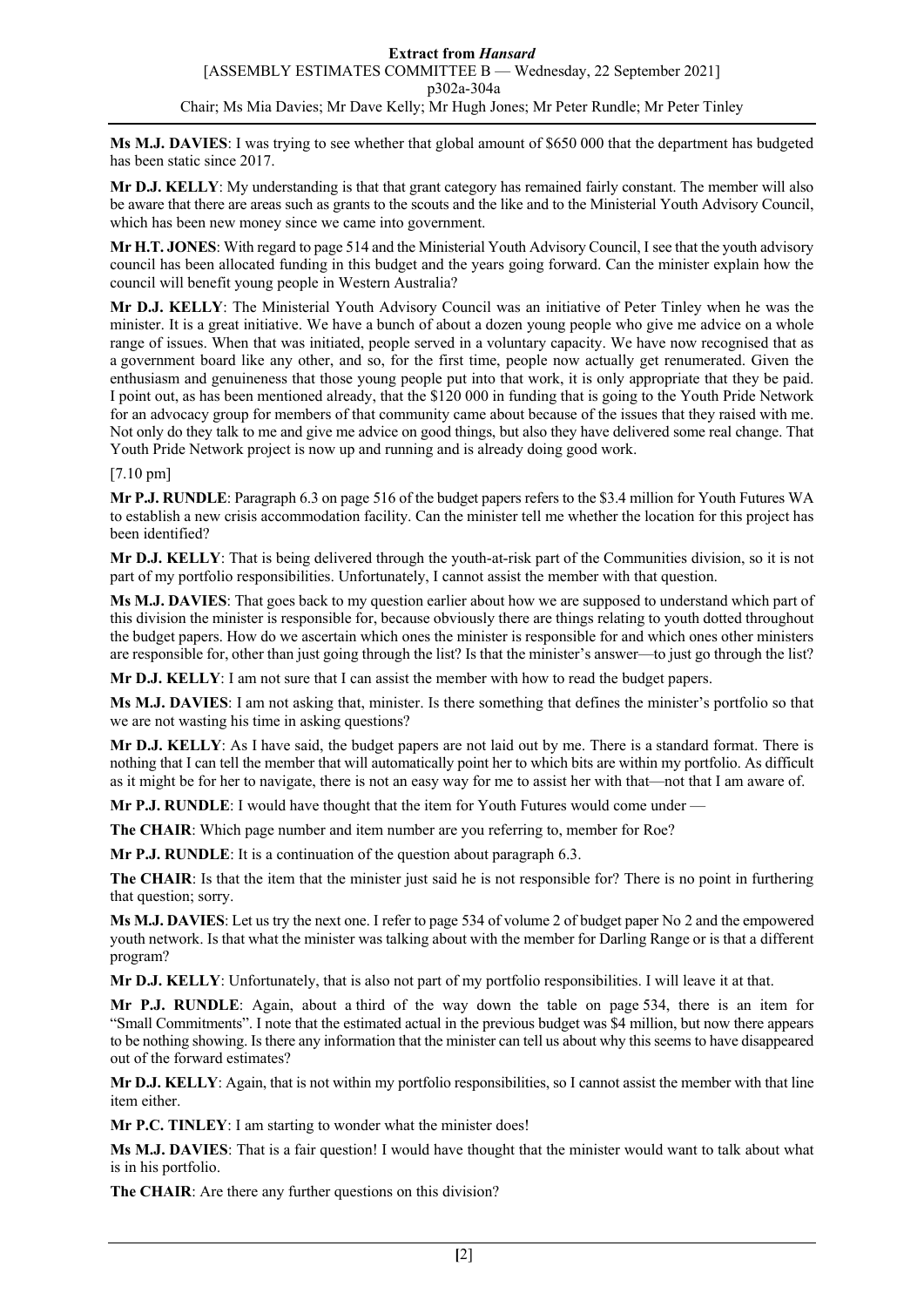**Ms M.J. DAVIES**: PerhapsI can approach it in this way: in relation to the "Details of Controlled Grants and Subsidies" table on page 534, could the minister point us to the initiatives on that page that relate to the youth portfolio?

**Mr D.J. KELLY**: I can certainly assist the member there. There is an allocation of \$3 million for a scouts hall in Tapping, and that is it.

**Ms M.J. DAVIES**: Just so that I am very clear, the only portfolio-related commitment on that page is for the scouts hall. Could the minister tell me a little bit more about that? It was an election commitment, obviously.

**Mr D.J. KELLY**: That was an election commitment and it is to build a scouts hall in Tapping.

**Ms M.J. DAVIES**: Is that to deliver a new scouts hall, minister?

**Mr D.J. KELLY**: That is right. That is correct.

**Ms M.J. DAVIES**: Is it to build it from the ground up?

**Mr D.J. KELLY:** I have not visited the site, but I assume that that is the case.

**Ms M.J. DAVIES**: Does the minister not have any further information about the election commitment and the funding that is in the budget for that?

**Mr D.J. KELLY**: No, I cannot give the member any further detail on that election commitment.

**Ms M.J. DAVIES**: Am I missing something, minister? The minister cannot give me any detail on an election commitment made by his government that is in the budget papers.

**Mr D.J. KELLY**: There is a funding allocation for the election commitment. It is to build a scouts hall in Tapping. That is correct. The project has not yet been built. The money has not yet been spent. It was an election commitment.

**Mr P.J. RUNDLE**: Is there a business case for the scouts hall in Tapping?

**Mr D.J. KELLY**: It was an election commitment to the tune of \$3 million to build that scouts hall.

**Mr P.C. TINLEY**: Do the members not like scouting!

**Ms M.J. DAVIES**: I have never met a minister who does not want to talk about an election commitment. It is quite remarkable!

**Mr P.J. RUNDLE**: I refer to page 535 and I go back to the youth support grants, which we spoke about earlier. Can the minister outline how the application process is run?

[7.20 pm]

**Mr D.J. KELLY**: It depends on the grant program. The Youth Week grants program is advertised by the department, but it is often eagerly awaited. Lots of local governments in regional WA regularly put in applications. The department assesses the grants and a decision is made. It is much the same for the youth engagement grants. It was a little different last year because of COVID. There was a particular flavour for those grants. They were directed to assist young people who might be struggling due to COVID, but again the process was much the same. They are advertised; then the department assesses them and a decision is made.

**Mr P.J. RUNDLE**: How many proponents have received funding in each year of the program's administration to date?

**Mr D.J. KELLY**: It is not contained within the budget. I am not sure I can give the member that information at this point in time.

**Mr P.J. RUNDLE**: Can the minister provide it as supplementary information?

**Mr D.J. KELLY**: I would be happy if the member put it on notice.

**Mr P.J. RUNDLE**: What portion of the grants are expended in metropolitan versus regional areas?

**Mr D.J. KELLY**: I cannot give the member an exact figure, but my guess is that most of them, numbers-wise, would be in regional WA. We are seeing whether we can give the member an exact count. It is very popular in regional WA. There is certainly no lack of enthusiasm for them, especially from local governments.

Why does the member not ask the next question and if we can get that information, we can come back to it? I will let the member know.

**Ms M.J. DAVIES**: I refer to page 513 and the appropriation for the department. Could the minister give me an indication of the total for the portfolio of youth within that total appropriation?

**Mr D.J. KELLY**: I can give the member a figure for 2020–21. Under this portfolio there is \$5.696 million in grants, but they go to community organisations, local governments and schools. I can give the member that figure if that is of assistance.

**Ms M.J. DAVIES**: Is that the figure for the youth portfolio for 2020–21?